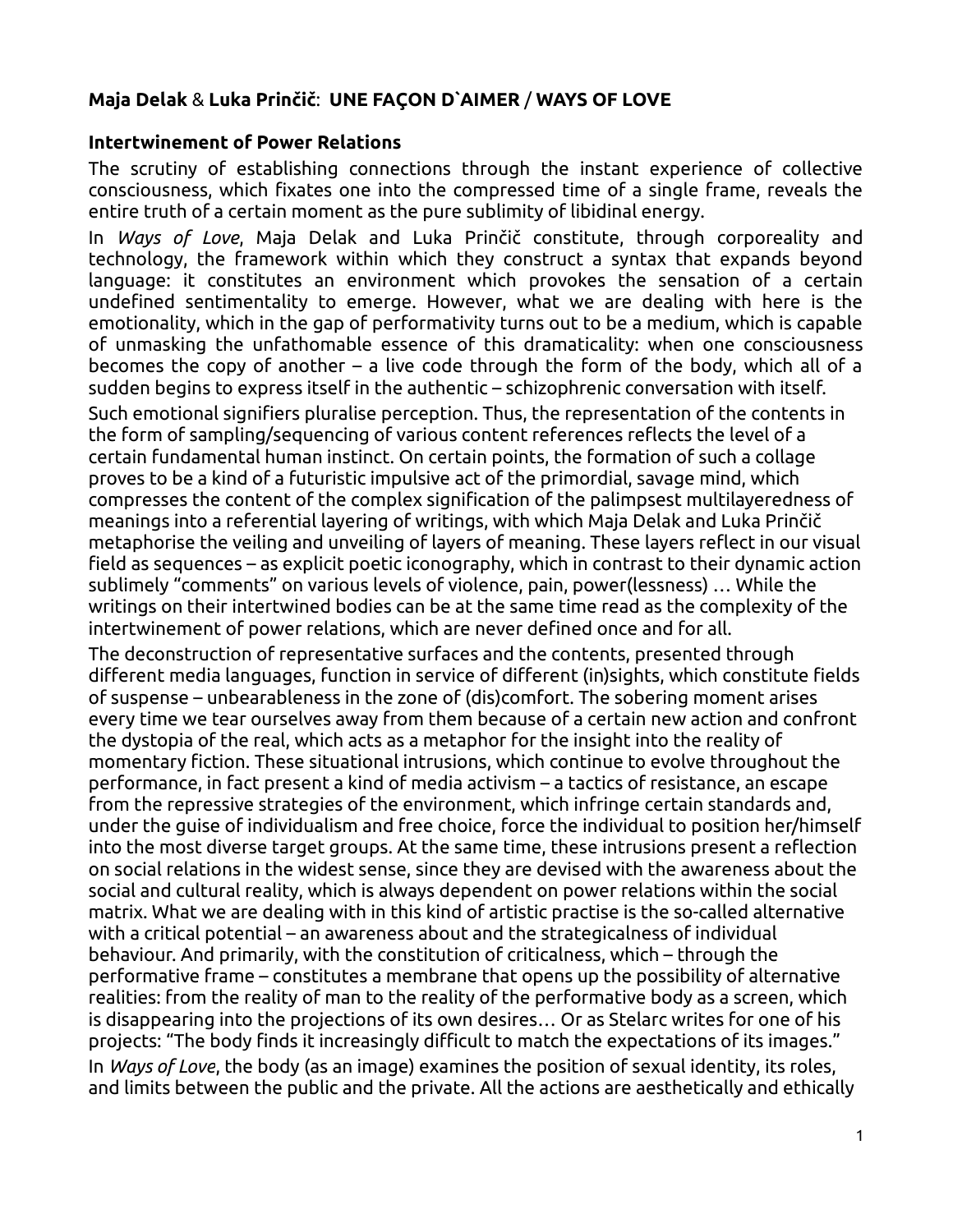positioned in a relationship which indulges in playing with non-aesthetic elements of overabundant emotion, even kitsch, but at the same time also positions it into a new environment. As a result, these elements become referential material, which serves as the basis for the critique of the society of spectacle, which is through the media-modified perspective always postulated as a representative fetish. At the same time, this critical reflection of overabundant emotion also calls for a certain media ecology, which is primarily reflected in the television/video iconography, which is formally (at first glance) a mere explication of the cliché: the referential iconography of a sexual remix is compressed into a small screen miniature and a story, which is, of course, without a proper beginning or an end. However, we come to establish, gradually, that these referential images are not as cliché-like as they seemed at first. They exist in our consciousness as half-conscious phantasms which leave us, compressed to the most primary fetishistic signifiers, in the area of total suspense … of utopian gender … And offer a possibility for the emancipation from power relations.

#### **Maja Smrekar**

## **Way, Pain, Manner, Action**

At first glance, it might seem that the English title "Ways of Love" is in a way horribly bold, that it implies a certain a priori manifestation of unequivocalness, of all-knowingness, a certain crafted image, frozen in its immovable details, which invite slobbering over the schematics and form, and the filling of this form with the viewer's projections. The French "façon" indeed speaks about the *way*, but also about the *manner*, about a very basic question of *how*. Many years back, an older man said to me that it does not matter in the slightest where, when, why, or with whom, but that what is most important is *how* an act is done. "Façon" speaks also about enactment and action; and implies, along with being of the female gender in French, the principle of activity.

The easiest way to enter the multitude of themes that flow through one another in the present performance is possibly through the apparently most mundane one, but which may, after sustained scrutiny, turn out to also be the most enigmatic one: love. The true enigma of this miracle is concealed with many a veil. It is about the social normativity of what this miracle is and what its function in our lives is. It is about the myth of love, which in its frozen ideal form contains no forms of pain or violence whatsoever. We all supposedly move toward this ideal manifestation of love, struggle through the unpleasant and tiring twists of painfully distressing wounds, the dark tunnel with a blindingly white end in the distance. A true Hollywood sweetheart in black-and-white. However, the above ironisation is not about the existentialistic, nearly cynical, yielding to pain and a world inhabited by violence and tragedy (the pseudo-sense of tragic stupefaction), but is about an active perspective, a bold beholding of one's own and the beloved's blood, which suddenly acquires a certain cleansing potential of growth.

Growth, blows, pain, blood imply corporeality, the flesh. The materiality of being places us in the world, into the flesh (which is world), amidst *others*, and when we dare to reveal the body, expose it to an unavoidable blow, we mark the contingency and the im-pressing of the self in the other: our embodied existence and self-conception are entirely founded on relations with others. It is about "this miraculous relation, a contract between the things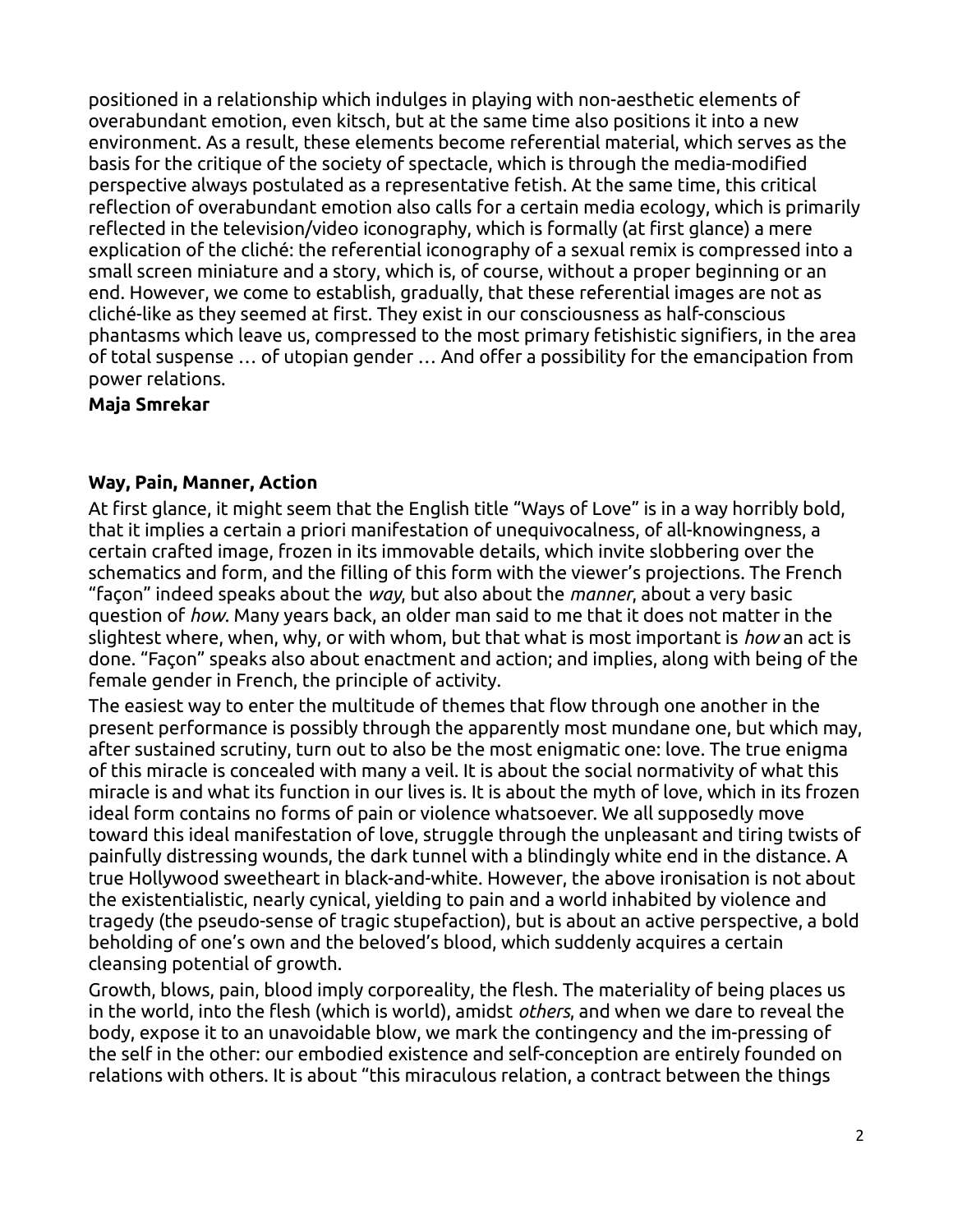and myself, with which I give them my body so that they may inscribe their likeness into it." With the beholding of pain, a constitutive element for *the way of love* (also of oneself – the narcissism of performing the self inevitably connects the self with the other), we approach masochism as a force, which deterritorialises the inviolence, inscribed into our bodies by the norms and the related power structures. From this perspective, masochism poses a constant threat to the status quo, a threat to the capitalist appropriation and fetishisation of violence as the way toward comfort as the consumerist way of life. In this masochism, where the law – the imperative and the entrapment – is intensified and amplified to the limit, the edge, where no logical causality between pain and pleasure exists but only a descent from the law to the consequences, in this masochism, there is a certain *humour*. Its figures are disavowal, suspense, and phantasm. Like the (mysterious) laughter associated with Socrates' death or the reading of Kafka's *The Process*.

The processes of disavowal and suspense, the essential elements of masochism, define fetishism. The following intricate articulation seems crucial: "The fetish is, therefore, not a symbol at all, but, as it were, a frozen, arrested, two-dimensional image, a photograph to which one returns repeatedly to exorcise the dangerous consequences of movement, the harmful discoveries that result from exploration." In such an articulation, the process of fetishisation surprisingly evades the dichotomy of the symbolic/real order and transforms into a certain tool, the pivot of forces, which can, on the one hand, function as an agent for enactment, self-realisation, life, and awareness about desire and perversion, and on the other, as a freezing of a relationship into a *vow*, which alienates itself away from the incessantly transforming love relationship, relationship in becoming, relationship in an intertwining chiasm.

The intertwining chiasm: "nothing is given to the viewer as construed beforehand". Namely, intersubjective chiasm is an intertwinement with which the embodied other constitutes the gaze of the viewer/subject. It is far from being empty at first, nor is it opened up to the subject only later. What we are dealing with here is a kind of "touching" with seeing. In the radically technological world, the body/flesh is actually the image/self. And also the sound/machine. And noise/body. Therefore, the present performance is an exploration of a certain language, which is an intense intertwining of music, sound, photography, video, noise, text, and performative actions. An intertwining, in order to in-circle that something which cannot be directly addressed without a certain danger, since there is always a constant threat that it will be frozen into an inaccurate definition, a definition of love. Love is a process, indispensable for collective self-transformation, if we want to be able to govern ourselves. In other words, a process which functions between dictatorship and spontaneity. It is a kind of a polygon, a plateau of exploration and cultivation of own autonomy, which we do not yet know how to enact in all its (social) potentiality. This very plateau is the place where we can become autonomous, self-governing, without supervisors, directors, managers, and presidents. Because love – in contrast to friendship or solidarity – entails the potential for transformation. It is precisely the transformation of the way (façon) that can be affected by pleasure, lust, perversion, desire, thought, pain, force, violence. And laughter.

## **Luka Prinčič**

(Paraphrases and quotations from: Amelia Jones, *Bodyart: Performing the Subject*; Gilles Deleuze, *Presentation of Sacher-Masoch: Cold and Cruelty*; Maurice Merleau-Ponty, *The Visible and the Invisible*; Michael Hardt, *On Love*, lecture, European Graduate School 2007.)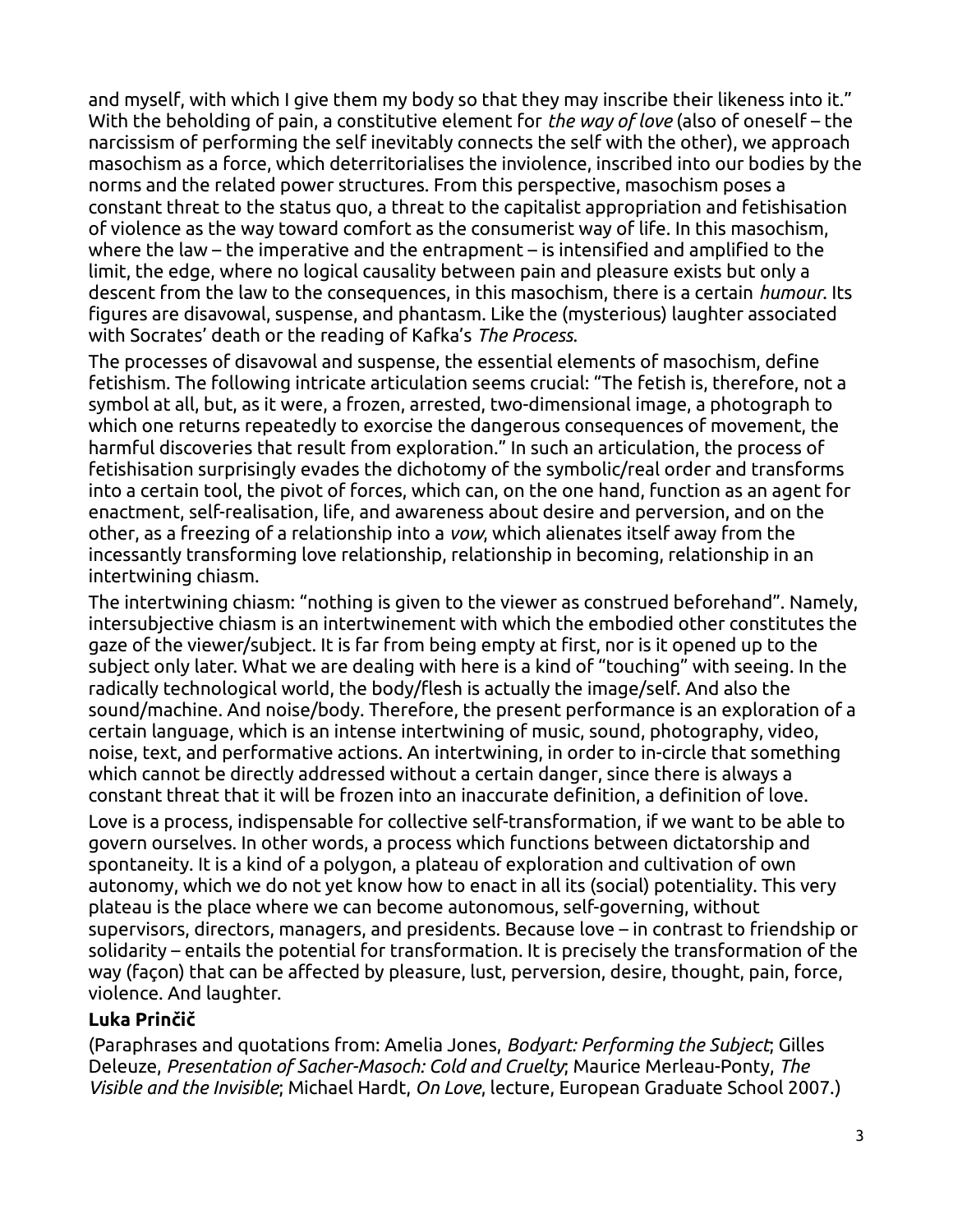# **Tempting, Painful, Aberrant Perseverance**

In war and love, everything is permitted. So goes the well-known and time-honoured catchphrase. After a cold consideration, it may, at best, propel us to the two extremes: Does not the common "permittedness", on the one hand, present, in fact, the affirmation of the animalistic or parental "unconditional love", and on the other, an appeal to the attractive crime of passion? Inasmuch as it is not one and the same thing. Which is often the case. The perversion of love "as such" rests in another place, precisely in the place in-between, between the two extremes, where there is no way of saying how to act, how to "behave", in an incessant present, where 'twoness' exists precisely because it makes no sense, where the means are distributed according to the painful imagination spectre rather than as in the arsenal of senseless battles, conquests, gaps, advances. We are fascinated by love when it abandons the body; when it is disembodied from the unbearable closeness; when it departs from itself, if you will, and acts out the solitude in the dual; a doubled individual. My dear, this is "our song", remember? An utmost narcissistic statement about the imagined reciprocity which sounds as equally preposterous as the psychotic's question about the music that the great patron Fritzl listened to in his leisure time. Both are part of a cover, a symbolic function, which at best fits only to scenarios that are excessively corporal. What we are interested in is something else, the perversion of love as an overfilled, overblown boredom. A period of disease, intended that we might actually, in twos, hear the infinitely stretched out common sound, see the shift in the image, anticipate the stained spectre of the inseparable remnant, the artificially sustained collective. Only thus-conditioned bodies can come to be close again "afresh".

In a certain mad way, we should sustain love only and solely when "we are not yet ready" for "it"; when there is no superfluous emotion, forcing us toward the urgency of a certain romance, affair, fling, infatuation, illusion. Then, we would be heading straight toward the real problem, which is far more interesting and, all in all, far more productive than the affected experience itself. Without speaking in vain, without being lost for words, without losing ourselves in the web of lies, euphoria and compliments, without losing the precious time, we would take part in an open form, which would immediately make us realise what it is all about. As a matter of fact, we should reverse the optics and achieve in our everyday life that which we so admire in artism. The idea that the masters of love – the seducer, the seductress – are kinds of swingers, persons with "a lot of experience", is not true. Quite the opposite. The masters of love acknowledge one another repeatedly through a single – though possibly every time another – relationship, at a distance, where a departure means also a temporal, primarily a temporal, component. Space-time of the masters of love is not tempting; it is covered with dust, out of the focus offered by the authorised, media, spectacle interpretation. Space-time of the masters of love admits ways and functions of love when they are at hand as well as when there are no traces of them at all. The different ways, the ways the majority need only to justify the reality of introductory notes.

Surely, "we" did not ask for a love like that. Nor do "we" want it. We are coerced into it by an external imperative, the comfort of a political class, the supreme biotope, which under the flag of democracy (read: democracy as "petite bourgeoisie revolution"), at best, proclaims reproduction, family, sexuality, which subsumes a dog-like devotion. And people are dogs, and by no means sheep. Sheep are too much alike to be able to satisfy the withdrawal into perseverance offered to us in view of a unificational morality. If anywhere at all – besides the strains in "intermedia" art – then this can be discerned through *hard-core* pornography.